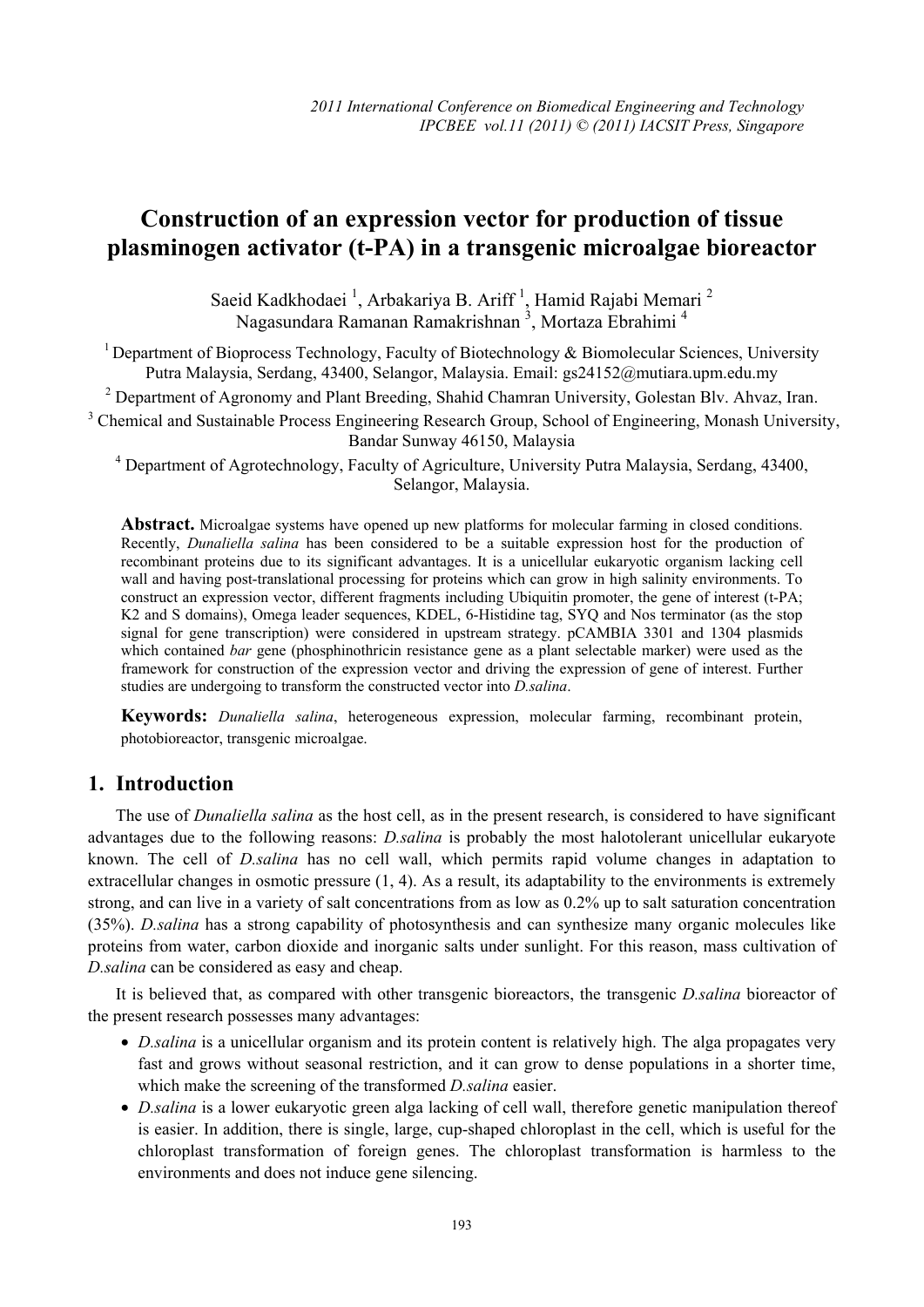- The cultivation of *D.salina* is based on autotrophic growth in media containing inorganic salts, e.g. nitrate as the nitrogen source and carbon dioxide as the exclusive carbon source. Hence, the cultivation cost can be considered low. *D.salina* can grow in the high salinity media in which other organisms are not able to withstand. The cost of production can be decreased greatly because two models of cultivation, intensive and extensive, have been used in the large-scale cultivation of *Dunaliella salina*.
- *D.salina* has the eukaryotic post-translational processing for proteins, such as the formation of disulfide bond and glycosylation, which simplifies processing of the downstream of gene engineering and assures bioactivity and quality of the protein products.
- *D.salina* is, because of being nontoxic and abundant in natural vitamins and polyunsaturated fatty acids, valuable edible alga. Oral vaccines or drugs produced with *D.salina* can be taken directly even without purification, so that the cost of production may be reduced markedly.
- The bioreactor system according to the present research may be used to produce drugs or vaccines for humans and/or animals, phytohormones and other bioactive materials. So, it may be reasonable to study its application in production of recombinant pharmaceutical proteins (1, 4, 5, 6, 10).

According to a new WHO report, heart diseases and stroke have been reported as the chief causes of death globally, and they will remain at the top until 2030 (9). It appears that the t-PA has the highest affinity for fibrin compared to the uPA group of activators. Tissue plasminogen activator (t-PA) is a naturally occurring protein that cleaves the inactive zymogen plasminogen into the active enzyme plasmin. Plasmin then cleaves fibrin clots. This process is important in removing clots after the repair of a wound has been completed. Clots often form in response to disease conditions such as atherosclerosis, stroke, cancer and some complications during pregnancy. Coadministration of heparin (as an auxiliary anticoagulant) and t-PA clears up to 75% of obstructed coronary arteries in 90 min and decreases mortality 25%. Therefore, t-PA has been known as the best available effective medication and the only drug approved by the U.S. Food and Drug Administration in this case. Doctors now use recombinant t-PA as a powerful drug to help dissolve these clots and prevent much of the damage associated with loss of blood flow to vital organs (3).

The production of t-PA by recombinant techniques should provide sufficient quantities to examine its clinical usefulness in the treatment of pulmonary embolism, deep vein thrombosis, heart attacks and strokes. Hence, the development of a more effective and cheaper t-PA by genetic engineering techniques is significant for the treatment of these diseases world-wide.

Expression of recombinant proteins is an important method to make proteins. Different systems including bacteria, yeasts, fungi, mammalian cells, insect cells, transgenic animals, and transgenic plants have been used as necessary. None of these numerous systems is general. All systems use independent organisms.

Major object of the present study is providing methods for production of biologically active t-PA in *D.salina*. Hence, it is an objective of the present research to provide a new and effective transgenic *D.salina* bioreactor, which can be used to produce t-PA and possibly other valuable pharmaceutical proteins for humans and/or animals.

### **2. Materials and Methods**

#### **2.1.** *Dunaliella salina* **strains and media**

 *D.salina* obtained from Prof. M. Shariati (Department of Biology, Isfahan University) was used in this study. Liquid modified Johnson medium (11) was used to cultivate cells. The cultures were incubated at 25 °C under 50 µmol photon/m<sup>2</sup>/s illumination with a 16:8 h light:dark cycle.

#### **2.2. Vector construction**

To construct an expression vector, different fragments including Ubiquitin promoter, Omega (12) and TEV (Tobacco Etch Virus) as enhancers, the gene of interest (t-PA; K2 and S domains), KDEL, MARs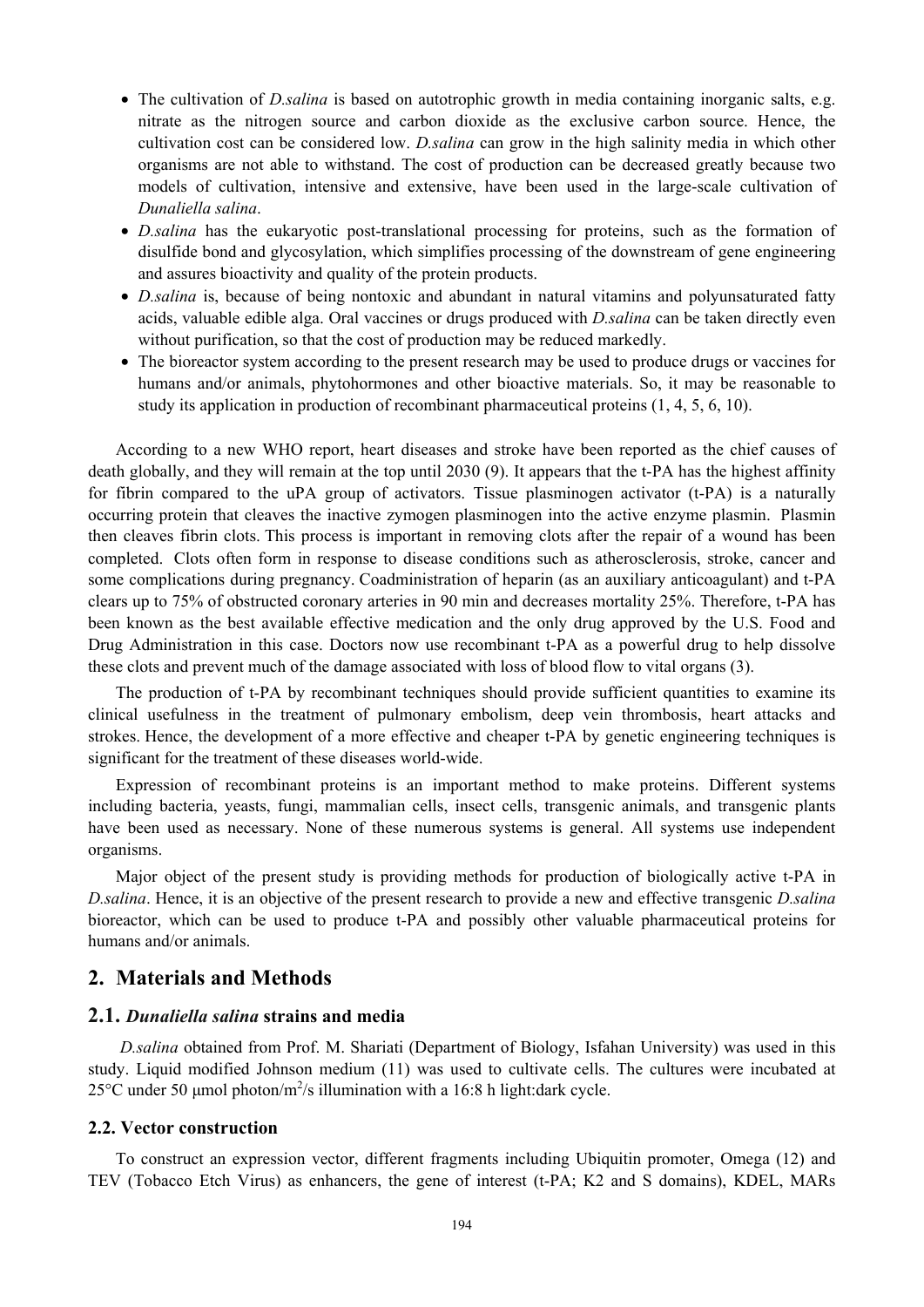(Matrix Attachment Regions) sequence, 6-Histidine tag, SYQ and Nos terminator (as the stop signal for gene transcription) were considered in the upstream strategy.

Ubiquitin promoter was isolated from a vector (pGEM4z) incorporating Ubi. The Omega leader sequence designed in the Ubi primer set to be amplified along with Ubi. Regarding to the gene of interest, all of the required sequences as mentioned above were considered in the primer pairs so that the GOI amplified through 3 continuous PCR from a plasmid containing K2S domains of t-PA. All of the PCRs were carried out using High Fidelity Polymerases (Roche and Fermentas).

MARs1 Ubiquitin  $\Omega / TEV$  t-PA Nos MARs2

Fig. 1: The specific construct designed to be made for *Dunaliella salina* transformation.

pCAMBIA 3301 and 1304 plasmids which contained *bar* gene (phosphinothricin resistance gene as a plant selectable marker) were used as the framework for construction of the expression vector and driving the t-PA expression (4).

pCAMBIA 3301 and the plasmid containing t-PA were cut with the same restriction enzymes simultaneously. The cuts of pCAMBIA 3301 and t-PA fragments were purified from the gel and ligated. The ligated plasmid was transformed to *E. coli* (BL21) through electroporation.

Verification of the ligations was carried out through colony PCR, double digestion and sequencing (Fig. 2).

### **3. Results & Discussion**

The gene of interest obtained via 3 continuous PCR to add different fragments of interest, so that each PCR product was the template for the next one. Final PCR product included all of the required sequences KDEL (amino acid; a sequence in the amino acid structure of a protein which keeps it from secreting from the ER; The KDEL sequence is Lys-Asp-Glu-Leu. This sequence is responsible for retrieval of ER luminal proteins from the Golgi), 6-Histidine tag (an amino acid motif in proteins that consists of at least six histidine residues, often at the N- or C-terminus of the protein. It is also known as hexa histidine-tag, 6xHis-tag, and by the trademarked name His-tag), Xa factor and SYQ.

The final PCR product of t-PA was cloned through TA cloning and the successful ligation and transformation was confirmed by Colony PCR. The positive clones were cultured for plasmid extraction.

Digestion of pCAMBIA3301 vector and the plasmid containing t-PA was carried out successfully so that gus and t-PA fragments were cut off. The digested pCAMBIA3301 and t-PA sequence containing the required elements were ligated and transformed into *E. coli*. The proper ligation was verified through PCR, double digestion and sequencing. Sequencing results confirmed the proper sequence of inserted gene.

In the next steps the construct will be transformed into microalgae cells and the constructed vector will be further analyzed regarding to expression level, stability of transformants, as well as the bioactivity of the protein.